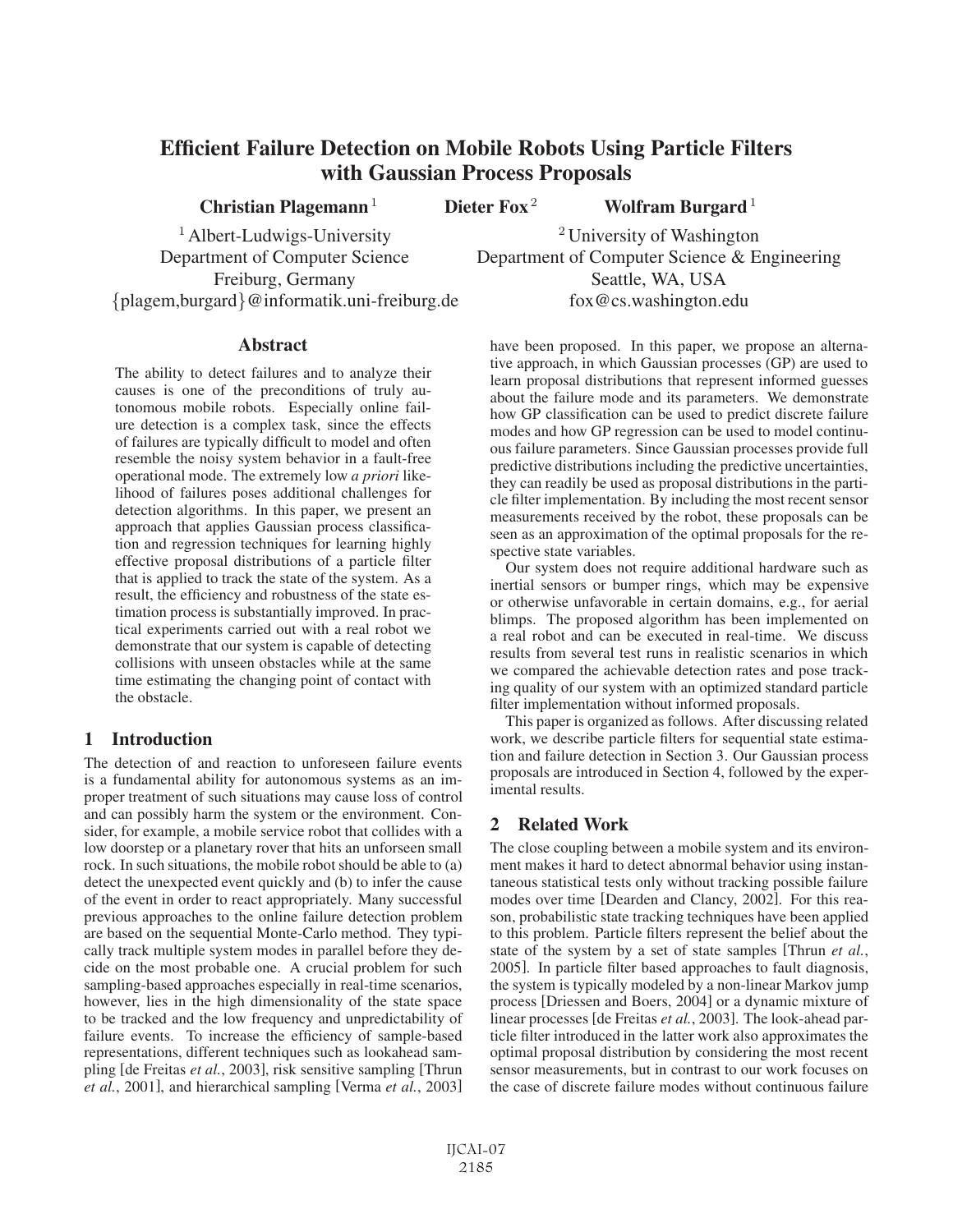

Figure 1: Graphical model for the dynamic system in an abstract view (left) and a more detailed form (right) where the system states  $s_t$  are split up to include the discrete failure mode  $f_t$ , the failure parameters  $o_t$ , and the robot's state  $x_t$ .

parameters. Benanzera *et al.* [2004] combine consistencybased approaches, i.e., the Livingstone system, with particle filter based state estimation techniques. Verma *et al.* [2003] introduce the variable resolution particle filter for failure detection. Their approach is to build an abstraction hierarchy of system models. The models of consideration build a partition of the complete state space and the hierarchy is defined in terms of behavioral similarity. A different kind of model abstraction hierarchy based on explicit model assumptions was developed in [Plagemann *et al.*, 2006] to detect failures online. Other approaches that deal with the time efficiency of particle filters include [Kwok *et al.*, 2002] in which real-time constraints are considered for single system models.

Gaussian processes have been widely studied in the Machine Learning community. Excellent introductions have been given by [MacKay, 1998] and [Rasmussen, 1996]. [Girard *et al.*, 2002] present a Gaussian process based model for multiple step ahead prediction of time series. Classification models are discussed in [Neal, 1997]. [Schwaighofer *et al.*, 2003] present an application of Gaussian processes to localization using signals of a wireless phone network.

### 3 Sequential State Estimation

The temporal evolution of dynamic systems such as mobile robots can be described using the graphical model depicted in the left diagram of Figure 1. In this figure,  $s_t$  denotes the state of the system at time  $t$ ,  $z_t$  stands for received sensor measurements, and  $u_t$  is the issued control command. Given the modeled independence assumptions, the state of the system can be evaluated recursively using the Bayes Filter formalism [Thrun *et al.*, 2005]

$$
\begin{split} p(s_t \mid z_{0:t}, u_{0:t-1}) \\ & = \eta_t \underbrace{p(z_t \mid s_t)}_{\text{observation model}} \int \underbrace{p(s_t \mid s_{t-1}, u_{t-1})}_{\text{transition model}} \underbrace{p(s_{t-1} \mid z_{0:t-1}, u_{0:t-2})}_{\text{recursive term}} \ ds_{t-1}(l) \end{split}
$$

Particle filters are widely used as a sample based implementation of this recursive filter. They represent the state of the system by a set of weighted samples  $\mathcal{X} = \{ \langle s_t^{[i]}, w_t^{[i]} \rangle \}$ . With the sample-based representation the integral in Equation 1 the sample-based representation, the integral in Equation 1 simplifies to a finite sum over the samples resulting from the previous iteration. The transition model and the observation model can be applied directly to predict and weight the individual samples respectively.

#### 3.1 Modeling Failure Events and Parameters

For dynamic systems under the influence of external or internal failure events, the state  $s_t$  of the system can be split up to include the discrete failure mode  $f_t$ , the continuous failure parameters  $o_t$ , and the remaining part of the robot's state  $x_t$ . We assume the commonly used constant failure rate model (see [Ng *et al.*, 2005]), where the failure event itself does not depend on the rest of the system. The right diagram of Figure 1 shows the underlying graphical model. Since the observations are independent of the failure state  $(f_t, o_t)$  given the state  $x_t$  of the robot, the observation model simplifies to  $p(z_t | s_t) = p(z_t | x_t)$ . The transition model can be factorized as

$$
p(s_t \mid s_{t-1}, u_{t-1}) = p(x_t, f_t, o_t \mid x_{t-1}, f_{t-1}, o_{t-1}, u_{t-1})
$$
\n(2)

$$
= \underbrace{p(f_t \mid f_{t-1})}_{\text{failure event model}} \cdot \underbrace{p(o_t \mid f_t, x_{t-1}, o_{t-1})}_{\text{failure parenter model}} \cdot \underbrace{p(x_t \mid o_t, x_{t-1}, u_{t-1})}_{\text{robot motion model}}. \tag{3}
$$

The constant failure rate model states that failure events are distributed exponentially depending on a failure rate parameter  $\lambda$  by

$$
p(f_t) = 1 - e^{-\lambda \cdot (t - \tilde{t})}, \tag{4}
$$

where  $\tilde{t}$  denotes the time of the last failure event. It can eas-<br>ily be shown that for such a model, the mean time between ily be shown that for such a model, the mean time between failures becomes  $MTBF = \frac{1}{\lambda}$ . For realistic failure rates  $\lambda$ , this model results in extremely low failure probabilities per this model results in extremely low failure probabilities per filter iteration. Assume, for example, a mean time of 30 minutes between collisions of a service robot with unseen obstacles. This implies  $\lambda = \frac{1}{1800s} = 0.000\overline{5}$  and with a filter frequency of  $\delta t = 0.1$  seconds yields a failure probability of frequency of  $\delta t = 0.1$  seconds yields a failure probability of  $p(f_t \mid \neg f_{t-1}) \approx 0.000056$  within one iteration. For such a small value, just one of <sup>20</sup>, <sup>000</sup> particles would jump to a failure mode on average. Thus, one would either need an extremely large particle set or would risk that failures remain undetected. This problem is amplified by the fact that not only the discrete failure mode has to be sampled, but also the unknown continuous failure parameters. Since in general, there is no prior knowledge about the parameters of randomly occurring failures, we assume a uniform distribution

$$
p(o_t | f_t, x_{t-1}, o_{t-1}) = \mathcal{U}_{[o_{min}, o_{max}]}(o_t)
$$
 (5)

 $p(o_t | f_t, x_{t-1}, o_{t-1}) = \mathcal{U}_{[o_{min}, o_{max}]}(o_t)$  (5)<br>over a certain interval. Note that this model applies only to the case where the system transitions into a failure state. The evolution of failure parameters within a failure state is typically governed by a much more peaked distribution similar to the motion model of the robot. In Section 5, we describe our model for the evolution of collision parameters based on rigid body dynamics. This model is able to track collisions sufficiently accurate, if the initial collision parameters have been estimated well enough. The main focus of this work therefore is to improve the detection of failure events and to efficiently estimate the initial parameters.

To address the problem of low sampling probabilities for important parts of the state space, [Thrun *et al.*, 2001] introduced the risk sensitive particle filter that incorporates a learned risk function to force the filter into less likely but important states. While this approach ensures a reasonable amount of samples in the important failure modes, it cannot adapt to the specific situation the robot is in when the sampling decision is made. We therefore propose to use learned proposal distributions to be able to make informed guesses about the discrete failure mode and the continuous failure parameters online.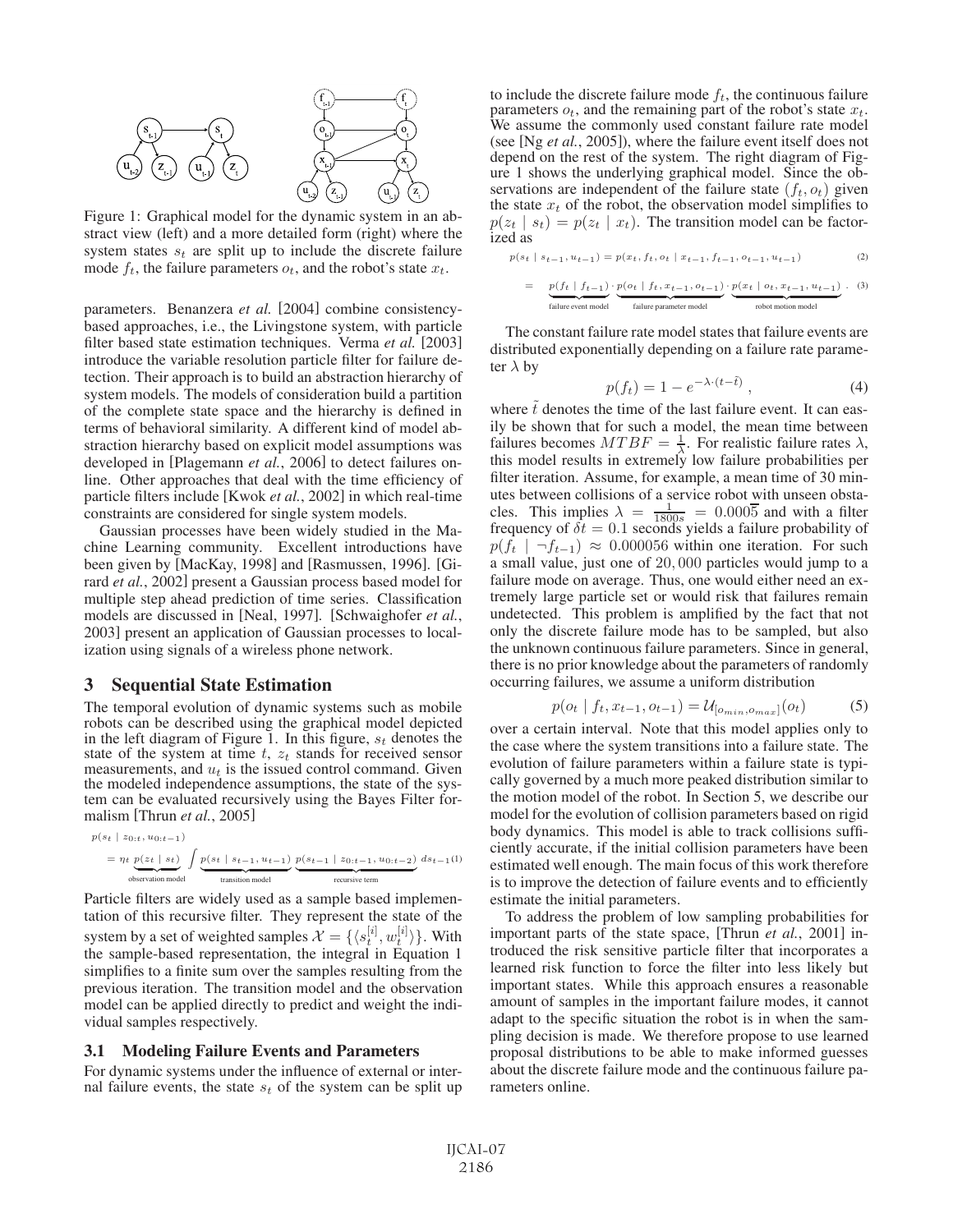#### 3.2 Data-driven Proposal Distributions

In the sequential importance sampling scheme (see [Doucet, 1998]) an arbitrary proposal distribution can be used to directly sample the relevant areas of the state space as long as (a) all possible states have a non-zero possibility of being chosen and (b) the importance weights of the particles are adjusted appropriately. Proposal distributions that depend on the most recent sensor measurements or on features extracted by separate algorithms are typically denoted as *datadriven proposals* or *detector-mediated proposals* (see [Khan *et al.*, 2004]). Such proposals aim at approximating the optimal proposal  $p(s_t | s_{t-1}, z_t, u_{t-1})$  which fully includes the most current sensor measurement  $z_t$ . With the process model defined in Equations 1 and 3, the weight for particle  $i$  at time t becomes

$$
w_{t}^{[i]} = \frac{p(s_{1:t}^{[i]} \mid z_{1:t})}{\pi(s_{1:t}^{[i]} \mid z_{1:t})} = \frac{p(z_{t} \mid s_{1:t}^{[i]}, z_{1:t-1}) p(s_{1:t}^{[i]} \mid z_{1:t-1})}{p(z_{t} \mid z_{1:t-1}) \pi(s_{1:t}^{[i]} \mid z_{1:t})}
$$

$$
= \eta \cdot \frac{p(z_{t} \mid s_{t}^{[i]}) p(s_{t}^{[i]} \mid s_{t-1}^{[i]})}{\pi(s_{t}^{[i]} \mid s_{1:t-1}^{[i]}, z_{1:t})} \cdot \frac{p(s_{1:t-1}^{[i]} \mid z_{1:t-1})}{\pi(s_{1:t-1}^{[i]} \mid z_{1:t-1})}
$$

$$
= \eta \cdot w_{t-1}^{[i]} \cdot p(z_{t} \mid s_{t}^{[i]}) \cdot \frac{p(x_{t}^{[i]} \mid o_{t}^{[i]}, x_{t-1}^{[i]})}{\pi(x_{t}^{[i]} \mid o_{t}^{[i]}, x_{t-1}^{[i]})}
$$

$$
\frac{p(f_{t}^{[i]} \mid f_{t-1}^{[i]})}{\pi_{f}(f_{t}^{[i]} \mid F_{t})} \cdot \frac{p(o_{t}^{[i]} \mid f_{t}^{[i]}, x_{t-1}^{[i]}, o_{t-1}^{[i]})}{\pi_{o}(o_{t}^{[i]} \mid f_{t}^{[i]}, F_{t})}
$$
(6)

where  $\pi$  is the proposal distribution forto the transition model<br>defined in Equation 3 with the failure event model exchanged defined in Equation 3 with the failure event model exchanged for  $\pi_f$  and the failure parameter model exchanged for  $\pi_o$ . Here,  $\pi_f$  and  $\pi_o$  are the learned proposal distributions for the discrete  $f_t$  and the continuous  $o_t$  respectively. The control commands  $u_t$  have been omitted for clarity, they are straightforward to include. The normalizing factor  $\eta$  is constant for all particles  $i$ . Furthermore,  $F_t$  denotes an arbitrary feature vector extracted at time  $t$ . Any feature vector  $F_t$  as well as any functions  $\pi_f$  and  $\pi_o$  can be used for this task as long as the assumptions

•  $\pi_f(f \mid F_t) \neq 0$  for all f with  $p(f \mid s_{1:t}, z_{1:t-1}) \neq 0$ 

• 
$$
\pi_o(o \mid f_t, F_t) \neq 0
$$
 for all *o* with  $p(o \mid s_{1:t}, z_{1:t-1}) \neq 0$ .

•  $\pi_o(o \mid f_t, F_t) \neq 0$  for all *o* with  $p(o \mid s_{1:t}, z_{1:t-1}) \neq 0$ .<br>hold, which means that all possible failure states have to be assigned a non-zero probability of being chosen. Visually speaking, Equation 6 states that after each filter iteration, the particle weights have to be multiplied with the current observation likelihood  $p(z_t \mid s_t^{[i]})$  and with two correction terms<br>for the two learned proposal distributions. To calculate these for the two learned proposal distributions. To calculate these correction terms for a specific sample  $s_t^{[i]}$ , we divide the prob-<br>abilities defined in Equations 4 and 5 by the likelihoods acabilities defined in Equations 4 and 5 by the likelihoods according to which the state variables  $f_t^{[i]}$  and  $o_t^{[i]}$  have been<br>drawn from  $\pi$ <sub>f</sub> and  $\pi$ . Another precondition for the learned drawn from  $\pi_f$  and  $\pi_o$ . Another precondition for the learned proposals therefore is the availability of likelihoods for sampled values. As we will see in the next section, Gaussian processes always ensure the non-zero probability assumptions, can easily be sampled from, and provide the transition probabilities needed for the weight correction described above.

# 4 Gaussian Processes Proposals for Discrete and Continuous State Variables

Gaussian processes are a powerful tool for learning and representing full predictive distributions for non-linear functions [Rasmussen, 1996] and have also proven successful in solving classification problems. Given a training set and priors on the function to be learned, the Gaussian process model allows to predict function values at new input locations and also supplies predictive uncertainties. We first introduce the regression and classification models as well as their role in the general failure detection setting described above. In Section 4.3, we then describe a specific application in detail, the detection and tracking of collision events for mobile robots.

#### 4.1 Non-linear Regression

Assuming a non-linear functional dependency g between mdimensional input vectors  $y_1, \ldots, y_n$  and real-valued targets  $t_1 \ldots, t_n$  such that  $t_i = g(\mathbf{y}_i) + \epsilon_i$  for independent error terms  $\epsilon_i$ , the task is to predict future targets  $t_{n+j}$  at new input locations  $y_{n+j}$ . The idea of Gaussian processes is to view all target values  $t_1, \ldots, t_{n+j}$  as jointly Gaussian distributed with an  $(n + j)$ -dimensional mean and a covariance  $cov(t, t') = k(\mathbf{y}, \mathbf{y}')$  specified via a kernel distance function k on the input vectors. Predictions for a new query point  $k$  on the input vectors. Predictions for a new query point  $y_{n+1}$  can thus be performed by conditioning on the known target values  $t_1, \ldots, t_n$ , see [Neal, 1997]. The mean  $\mu$  and variance  $\sigma^2$  of the Gaussian predictive distribution for  $t_{n+1}$ turn out to be

$$
\mu = E(t_{n+1} \mid t_1, \dots, t_n) = \mathbf{k}^T C^{-1} \mathbf{t} \tag{7}
$$

$$
\sigma^2 = V(t_{n+1} \mid t_1, \dots, t_n) = v - \mathbf{k}^T C^{-1} \mathbf{k} \quad (8)
$$

with C the  $n \times n$  covariance matrix for the given targets, **t** the n-dimensional vector of given target values, and **<sup>k</sup>** the n-dimensional vector of covariances between the new target value  $t_{n+1}$  and the known targets  $t_1, \ldots, t_n$ .

In our failure detection setting, we can use this regression model to predict the continuous parameters of new failure events. We take extracted features  $F_t$  as input vectors **y** and failure parameters  $o_t$  as targets t. Given a training set of such quantities and a properly chosen covariance function  $k$ , we can compute the predictive distribution  $\pi_o(o_t | f_t, F_t) :=$  $\mathcal{N}(\mu, \sigma^2)$  as detailed in Equations 7 and 8. This (normal) distribution naturally meets the requirements for proposal distributions named in the previous section. It can be sampled from directly, it supplies the likelihoods of sampled values, it has an infinite support, and it therefore only assigns non-zero likelihoods.

An important aspect that has been left out so far is the choice of covariance function and how its parameters can be set. The covariance function plays an important role in the Gaussian process framework as it represents the prior knowledge about the underlying function  $g$ . By changing its form and parameters, one can control the generalization behavior and smoothness of the predictor. A common choice of covariance function (see [MacKay, 1998]) that is also used in this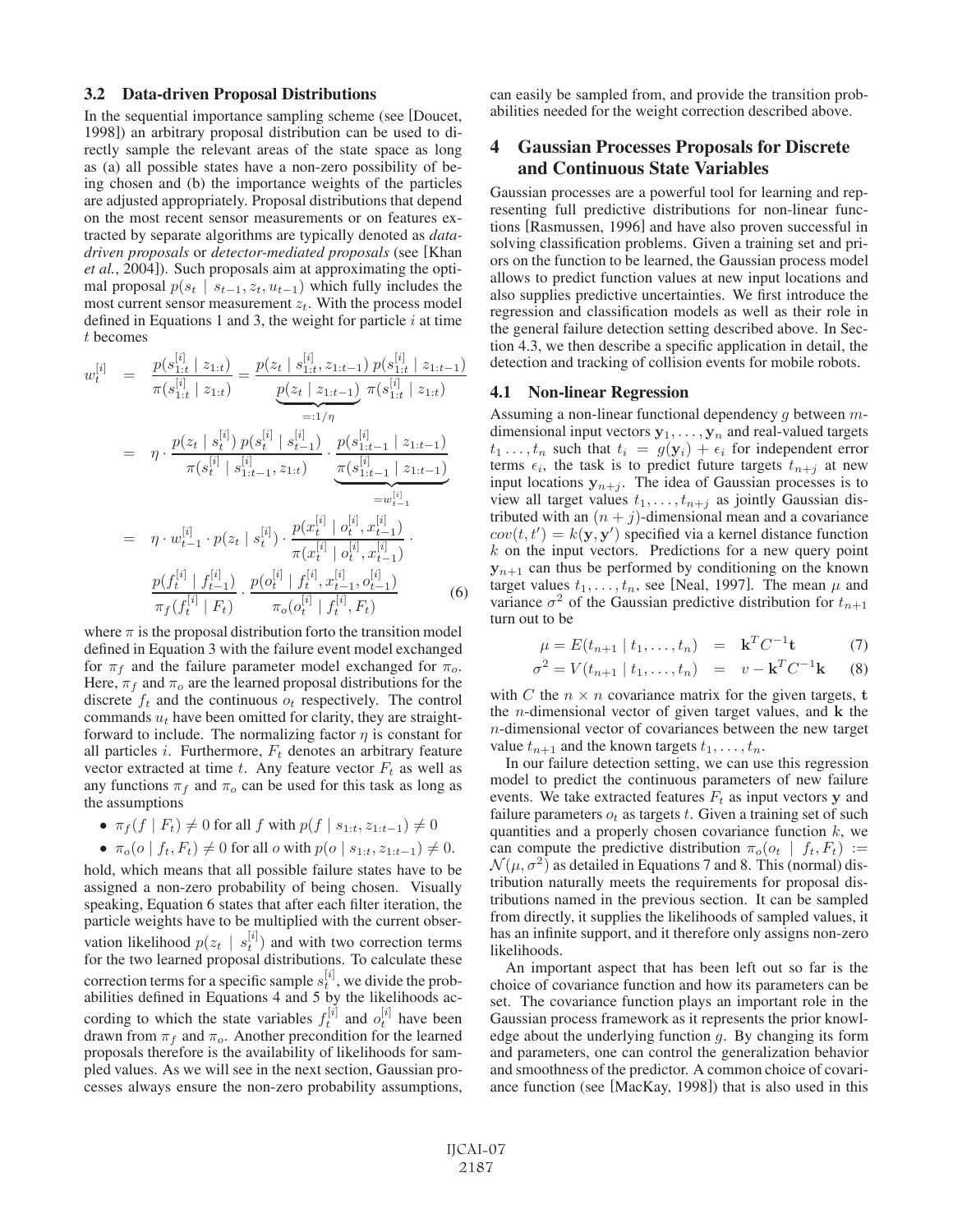

Figure 2: The collision event training set where two feature values are mapped to class instances (left), the learned class probabilities  $\pi_f(F_t)$  using Gaussian process classification (middle), and the learned regression model for the collision parameters visualized by a cut through the 2-dimensional pdf that maps velocity deviations to contact points for a collision (right).

work is

$$
k(\mathbf{y}, \mathbf{y}') := a_0 + v_0 \cdot \exp\left(-\frac{1}{2} \sum_{d=1}^{m} w_d (y_d - y'_d)^2\right)
$$

with a constant component and a non-linear, stationary term, which depends only on the distance between input points. The parameters of the covariance function are called hyperparameters of the Gaussian process. They can either be fixed by maximizing the likelihood of the given data points or, for fully Bayesian treatment, can be integrated over using parameter-specific prior distributions. For our experiments reported in Section 5, we employed the latter strategy with Gamma priors on the hyperparameters. We set these priors to favor smooth regression functions to avoid overfitting to the training data. The analytically intractable integration over the hyperparameters is approximated using Markov Chain sampling and the prediction results are cached on a fine-grained grid.

#### 4.2 Binary Classification

Binary classification problems can consistently be modeled in this framework by including for every binary target  $t_i$  a real-valued latent variable  $l_i$ , such that

$$
p(t_i = 1) = \frac{1}{1 + e^{-l_i}},
$$
\n(9)

which is known as the logistic model that links class probabilities to real values, see [Neal, 1997]. The latent variables can now be given a Gaussian process prior as in the regression setting and predictions of class probabilities can be performed by predicting the corresponding latent variables and evaluating Equation 9. For the failure detection problem, we again use feature vectors  $F_t$  as inputs and binary failure labels  $f_t$ as targets. The predicted class probabilities for new features then directly define the failure event proposal  $\pi_f (f_t | F_t)$ .

## 4.3 Learning to Predict Collision Events and Parameters

In this section, we apply the sequential failure detection approach described above to the hard problem of collision detection for mobile robots under noisy sensor measurements and without additional hardware like bumpers or inertial sensors. For learning the collision event proposal and the proposal for the contact point of the robot with the obstacle, we achieve excellent results with simple features based on the rotational and the translational velocity of the robot. Thus, we use as input to the Gaussian process classifier the twodimensional feature vector  $F_t = (\Delta v_t, \Delta v_r)$ , where  $\Delta v_t$  is the difference between the translational velocity estimated by the particle filter and the one estimated by local laser scan matching. Furthermore,  $\Delta v_r$  is the difference of the rotational velocities respectively. A training set of 500 automatically labeled trajectories was generated by simulating random collisions with different obstacles using the 3D simulator Gazebo [Koenig and Howard, 2004]. Whereas the left diagram of Figure 2 depicts the gathered data points, the middle diagram in the same figure shows the learned class probabilities depending on the two velocity differences described above. As can be seen from the left diagram,  $\Delta v_t$  is negative for nearly all "collision" data points, which corresponds to the fact that the robot is slowed down when a collision occurs. The data points for "no collision" are spread widely and do not separate well from the "collision" data points due to noisy sensor measurements and imperfect labeling of the collision events. This makes the classification problem a hard one. It should be stressed, that we use this classifier as a proposal distribution for collisions rather than as a collision detector directly, because the features are too ambiguous to allow for perfect instantaneous classification. Experiments with a real robot (see Section 5) showed that this yields high detection rates with a low number of false alarms.

Given a collision event, the continuous collision parameters o have to be estimated to simulate the effects on the system and to continue the tracking process. Since the task is not to fully track the pushed obstacle over time, a simple model that abstracts from the obstacle's geometry and exact pose has proven sufficient to describe the effects on the robot. A collision with an unseen obstacle is represented by the obstacle mass  $m$  and the contact point  $c$  on the front of the robot. Therefore, the collision parameters are  $o = (m, c)$ . We learn the proposal distribution  $\pi_o(o_t|F_t)$  for the parameters  $o_t$  using the same velocity-based features and simulated training set as described above and the Gaussian process re-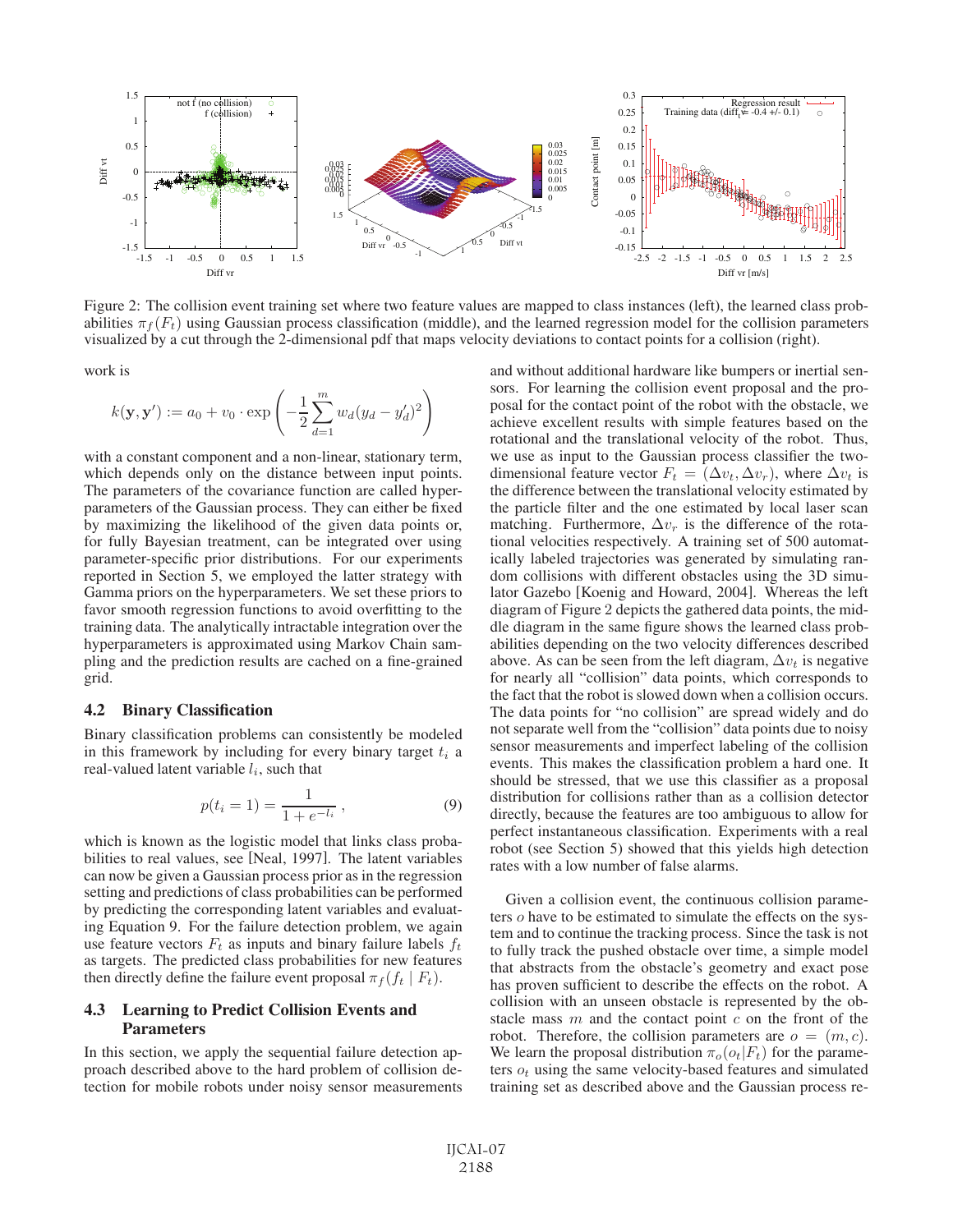



Figure 3 (a): Two correctly detected collisions (triangles), the estimated trajectory (solid line), and the ground truth (dotted).

Figure 3 (b): Average deviation of the estimated trajectory from the ground truth in meters for a varying number of particles.

Figure 3 (c): Estimation details around a correctly detected collision including the manually labeled true collision event. One filter iteration corresponds to 0.1 seconds.

gression technique. The right diagram of Figure 2 depicts a cut through the learned 2-dimensional distribution for the collision parameter c, which is the contact point of the obstacle on the front of the robot. The point of contact is measured in meters from the center of the robot's front to the right. It can be seen from the diagram that unexpected clockwise rotations ( $\Delta v_r < 0$ ) of the robot are mapped to positive values for the contact point, which corresponds to a collision on the righthand side of the robot.

# 5 Experimental Results

Our system has been implemented on a real ActivMedia Pioneer 3DX robot and has been extensively tested in an office environment. Before presenting experimental results, we describe the motion model we implemented for our localization system. Since this model is not the focus of this work, we give only a brief overview here.

The most widely used motion model for mobile robots is based on the wheel encoder measurements (see [Thrun *et al.*, 2005]). This information, rather than the the actual control command, is taken as control input  $u_{t-1}$ , which under normal circumstances results in accurate predictions of the performed movement. Under the influence of failures like collisions or wheel slip, however, the motion of the wheels is not consistent with the whole robot's motion any more. A more appropriate model for such situations that still is efficient enough to be evaluated online is based on simple rigid body dynamics (see [Plagemann *et al.*, 2006]). We model the robot as a rigid body in the 2-dimensional plane, represented by a set of constant values and the variable state vector  $x_t = (pos_x, pos_y, pos_\theta, vel_t, vel_r)$  which includes the translational velocity  $vel_t$  and the rotational velocity  $vel_r$ . In each filter iteration, the wheel thrusts are calculated from the actual velocity command that was sent to the motors. From this, the next state vector is computed by numerical simulation using the physical relationships between forces, acceleration, and speed. Due to space limitations, we refer to [Witkin and Baraff, 1997] for details about rigid body physics. With this model, collisions with another rigid object at a given point of contact can be simulated using the same type of physical abstraction, namely computing the impulse, the resulting forces, and ultimately the influence on the robot's state vector. At the same time, this model describes how the point of contact between the robot and the obstacle changes over time and therefore defines the transition model for failure parameters of Equation 3. From our experience, this physical model achieves the best balance between accuracy and efficiency. Simpler models fail to handle important test cases while more complex models have too many free parameters to be evaluated in real time.

## 5.1 Quantitative Evaluation of Failure Detection and Tracking Performance

To quantitatively evaluate the usefulness of our approach, we compared it to a particle filter that implements the same process model with the standard uninformed proposals described in Section 3.1. The parameters of the standard filter were optimized for best tracking performance and failure detection rates to ensure comparability. We recorded data by manually steering the robot through the environment and arranged for two collisions, one with boxes of milk and the other one with a box of lemonade bottles. Both obstacles were placed at arbitrary positions and the obstacle heights were too low for the laser sensor to detect them. Figure 3(a) depicts a typical test run, where our system successfully tracked the pose of the robot and detected the two collisions. On the recorded data set, we tested our improved particle filter with Gaussian process proposals (GP-PF) as well as the standard particle filter (Std PF) for different parameter settings. Each filter was executed 50 times for each parameter setting.

Table 1 gives the failure detection performance of the different filters. The detection rate is defined as the number of correctly identified failures relative to the full number. The false positives rate is the amount of false alarms relative to the number of detections. The ground truth collision events were manually entered and a collision was counted as correctly detected, when the marginal failure likelihood exceeded a threshold Θ after a maximum of six filter iterations (0.6 seconds) after the true failure event. The threshold  $\Theta$  was optimized independently for each filter to allow an unbiased comparison.